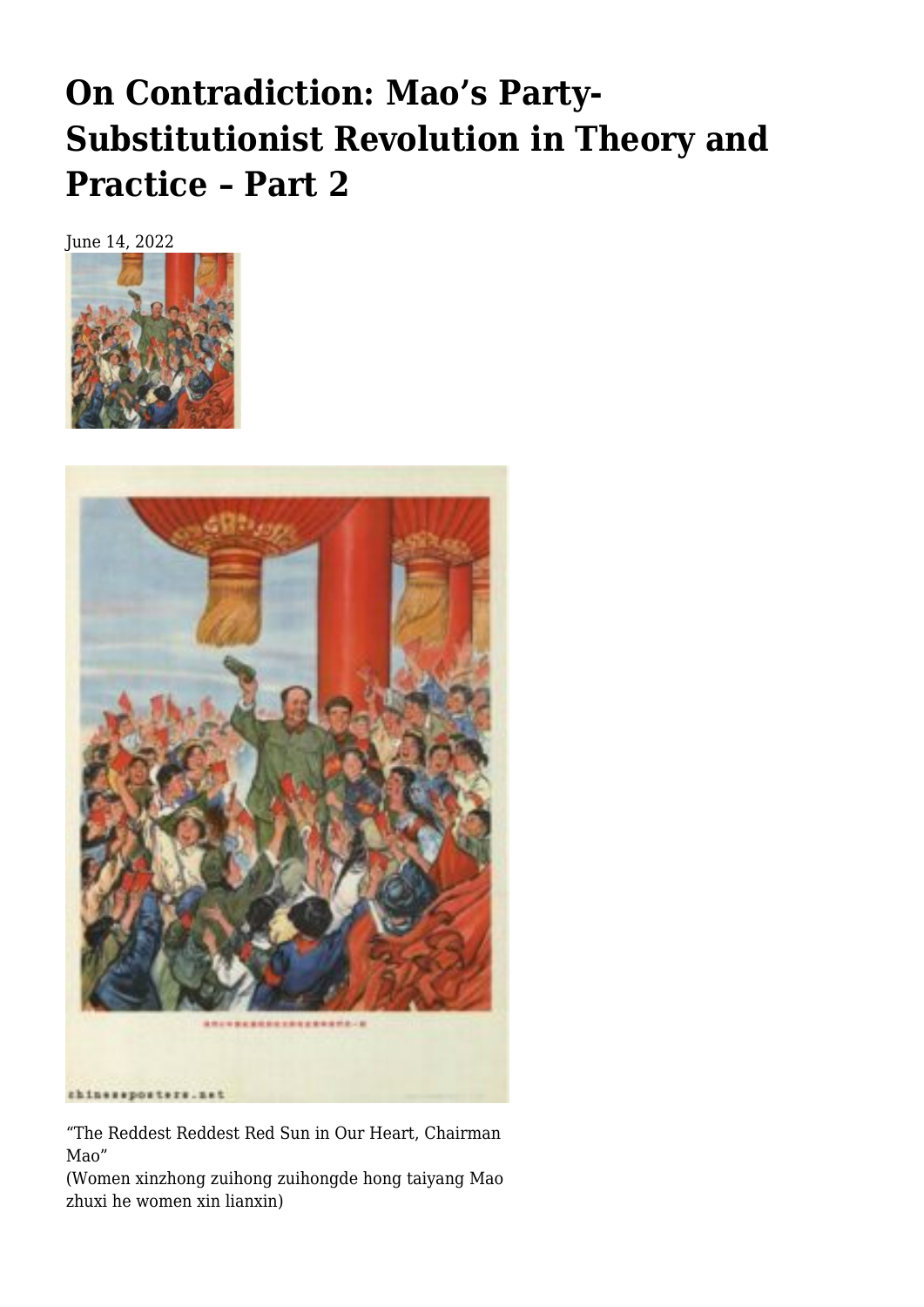**This is the second part of a four-part article. The other parts can be found here:**

**[Part 1](https://newpol.org/on-contradiction-maos-party-substitutionist-revolution-in-theory-and-practice-part-1/)**

**[Part 3](https://newpol.org/on-contradiction-maos-party-substitutionist-revolution-in-theory-and-practice-part-3/)**

### **IV. THE YOUNG MAO**

#### **Infatuation with tyrants, peasant revolutions, and heroic saviors**

Of all the early founders of the Communist Party, Mao was perhaps the most nationalist and least attracted to Marxism. Born into a middling prosperous rich-peasant-cum-merchant-landlord Hunanese family, Mao was schooled in both traditional Confucian classics of history and literature and then also in the new Western education. His learning was highly eclectic and intensely selfdriven. In primary school, as he told Edgar Snow in 1936, "I knew the Classics, but disliked them. What I enjoyed were the romances of Old China, and especially stories of the rebellions. I read ... *The Water Margin, Revolt Against the Tang, The Three Kingdoms*, and *Travels in the West*…. I was much influenced by such books, read at an impressionable age."[\[22\]](#page-10-0)

<span id="page-1-0"></span>For a future self-proclaimed socialist, the young Mao also displayed an inordinate attraction to despots, tyrants, and mass murderers. His boyhood hero was Zeng Guofan, a conservative Confucian viceroy who rescued the Qing dynasty and the gentry-landlord ruling class by bloodily suppressing the massive Taiping rebellion of the mid- $19<sup>th</sup>$  century. He admired "law and order" authoritarians like Shang Yang, the 4<sup>th</sup> century BC founder of the Legalist school of statecraft whose anti-feudal reforms underpinned the centralizing and social-leveling state of Qin. Shang Yang is said to have abolished feudalism, replacing primogeniture and feudal land tenure with individual property and a rigid bureaucratic organization into districts. He replaced the Confucian governance of "wise and virtuous ministers" with a system of absolute "rule of law" that imposed draconian punishments. The population was divided into so-called "self-responsibility" groups of 5 and 10. He ordered his ministers to spy on and inform on one another. He instituted the system of mutual responsibility in which whole families were punished for any crime committed by one member. Peasants were barred from any work except farming, women were assigned to sewing. "Let the people be yoked to the land … and their life away from their homes be made dangerous for them. They should not be allowed to migrate." Merchants "should be hampered as much as possible by heavy tolls … made to live simply, heavy taxes should be fixed for luxuries…." Slavery was widespread. Poverty was universal among the lower classes. "Punish severely the light crimes … and thus people will commit no crimes and disorder will not arise." Punishments included "branding on the top of the head, extracting of ribs and, for persistent miscreants, boiling in a cauldron."[\[23\]](#page-10-1)

<span id="page-1-1"></span>In a school essay written in 1912 when he was 19, Mao wrote:

<span id="page-1-2"></span>Shang Yang's laws were good laws. If you have a look today … at the great political leaders who have pursued the welfare of the country and the happiness of the people, is not Shang Yang one of the very first on the list? During the reign of Duke Xiao, the Central Plain was in turmoil, with wars being constantly waged and the entire country exhausted beyond description. Shang Yang … unified the Central Plain … then he published his … laws to punish the wicked and rebellious … he stressed agriculture and weaving, in order to increase the wealth of the people … He made slaves of the indigent and idle, in order to put an end to waste. This amounted to a great policy such as our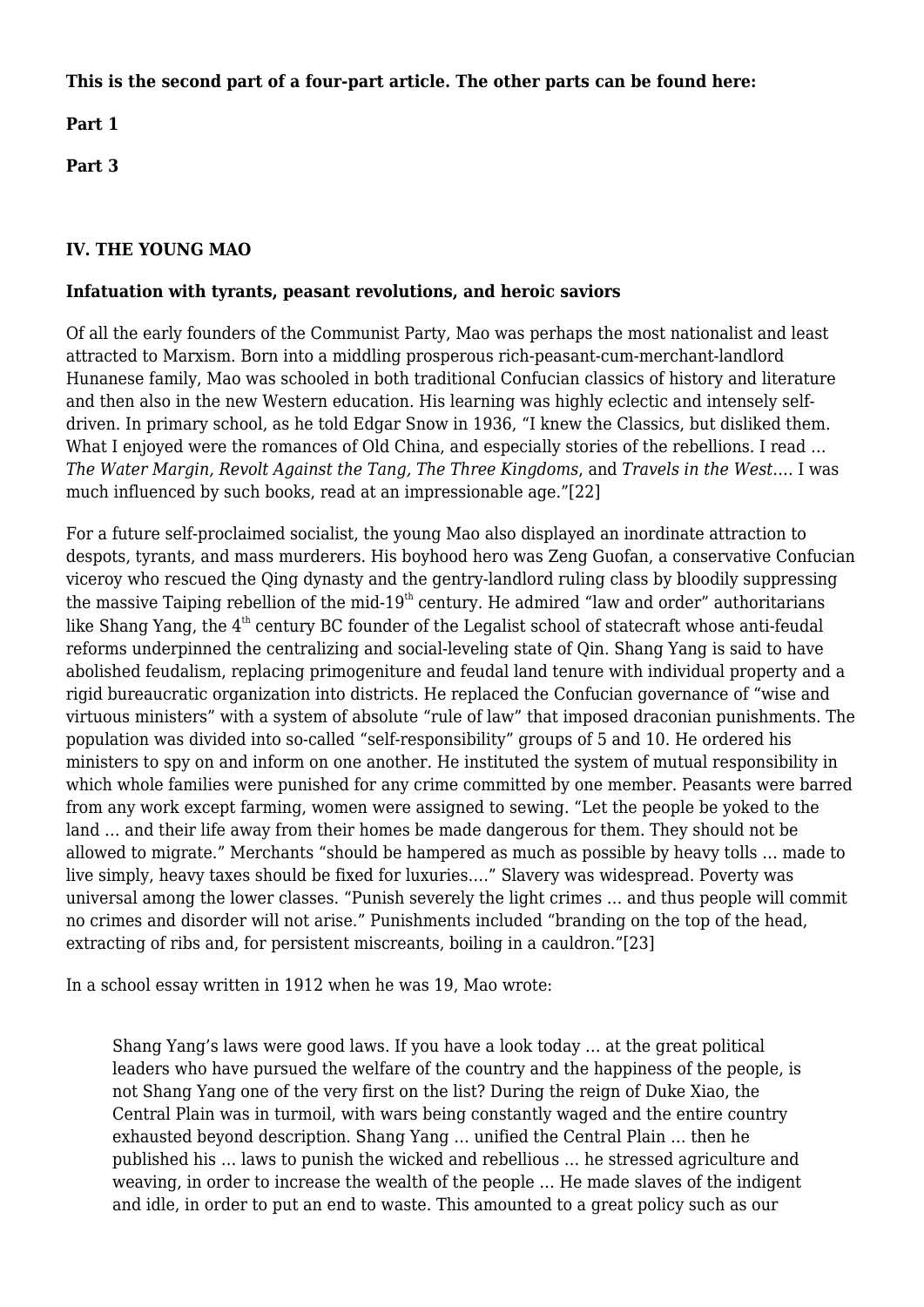country had never had before.[\[24\]](#page-10-2)

The eminent Mao scholar Stuart Schram remarks that "It would be reading too much into a single document to conclude from this class essay that Mao was … a 'Legalist' from the beginning. It is nonetheless striking that the corpus of his writings should begin with a celebration of one of the principal founders of this authoritarian school of thought, with its emphasis on harsh punishments and strict state control of all social activity" "The themes enunciated here are so plainly and forcefully stated as scarcely to require comment. In Mao's view, there must be a strong state, and there must be unquestioning acceptance of its authority. It was the vocation of such a state to ensure the wealth of its people, as well as its own military power.["\[25\]](#page-10-3)

<span id="page-2-0"></span>In my own reading the *Book of Lord Shang* I was astonished at how certain key features centralized despotic rule, social leveling of classes, farmers tied to the land (by serfdom in his day and by the *hukou* resident permit system established by Mao's government from 1949), state assignment of occupations, mutual spying and denunciation, and group punishment of families for the crimes of one individual – were all reproduced de novo in Mao's barracks communism. Many remain in effect down to this day.

Among contemporary political figures, Mao applauded the brutal military governor of Hunan province (1913-16) Tang Xiangming aka "Tang the Butcher" (1886-1975) who slaughtered followers of Sun Yat-sen, and even warlord Yuan Shikai (1859-1916) who drove Sun Yat-sen into exile, installed himself as "President" of the Republic, proclaimed Confucianism a state religion, and tried to reestablish the monarchy with himself as first emperor of the Xin (New) Dynasty.[\[26\]](#page-10-4) In short, "Mao's esteem for Confucianism was accompanied by an authoritarian preference for 'law and order.'["\[27\]](#page-10-5)

# <span id="page-2-2"></span><span id="page-2-1"></span>**Confucian schooling inculcates the authority of "superior men" to lift up the "little people"**

<span id="page-2-4"></span><span id="page-2-3"></span>Mao read widely in the translated Western texts that influenced the Chinese nationalist modernizers of the early 20<sup>th</sup> century[.\[28\]](#page-10-6) But whereas more radical May Fourth intellectuals like Lu Xun, Ding Ling, and Chen Duxiu called for a wholesale rejection of Confucian feudal culture in favor of Western values, Mao felt that traditional Confucianism still had much to recommend it and sought a synthesis of East and West.[\[29\]](#page-10-7) He bitterly condemned the condition of students and traditional Confucian schools with their pretentious professors who "treat us like criminals, humiliate us like slaves, lock us up like prisoners" in their poorly equipped schools devoid of modern books or laboratories and "forcibly impregnate our minds with a lot of stinking corpse-like dead writings full of classical allusions."[\[30\]](#page-10-8)

<span id="page-2-6"></span><span id="page-2-5"></span>Borrowing from the Western Enlightenment Mao praised Rousseau's method of "selfinstruction["\[31\]](#page-10-9) and, indeed, he dropped out of his First Middle School because of its limited curriculum to pursue a systematic program of self-directed study at the Hunan Provincial Library, about which he told Snow:

<span id="page-2-7"></span>I was very regular and conscientious about it, and the half-year I spent in this way I consider to have been extremely valuable to me…. I read many books, studied world geography and world history. There for the first time I saw and studied with great interest a map of the world. I read Adam Smith's The Wealth of Nations, and Darwin's Origin of Species, and a boon on ethics by John Stuart Mill. I read the works of Rousseau, Spencer's Logic, and a book on law on law by Montesquieu. I mixed poetry and romances, and the tales of ancient Greece, with serious study of history and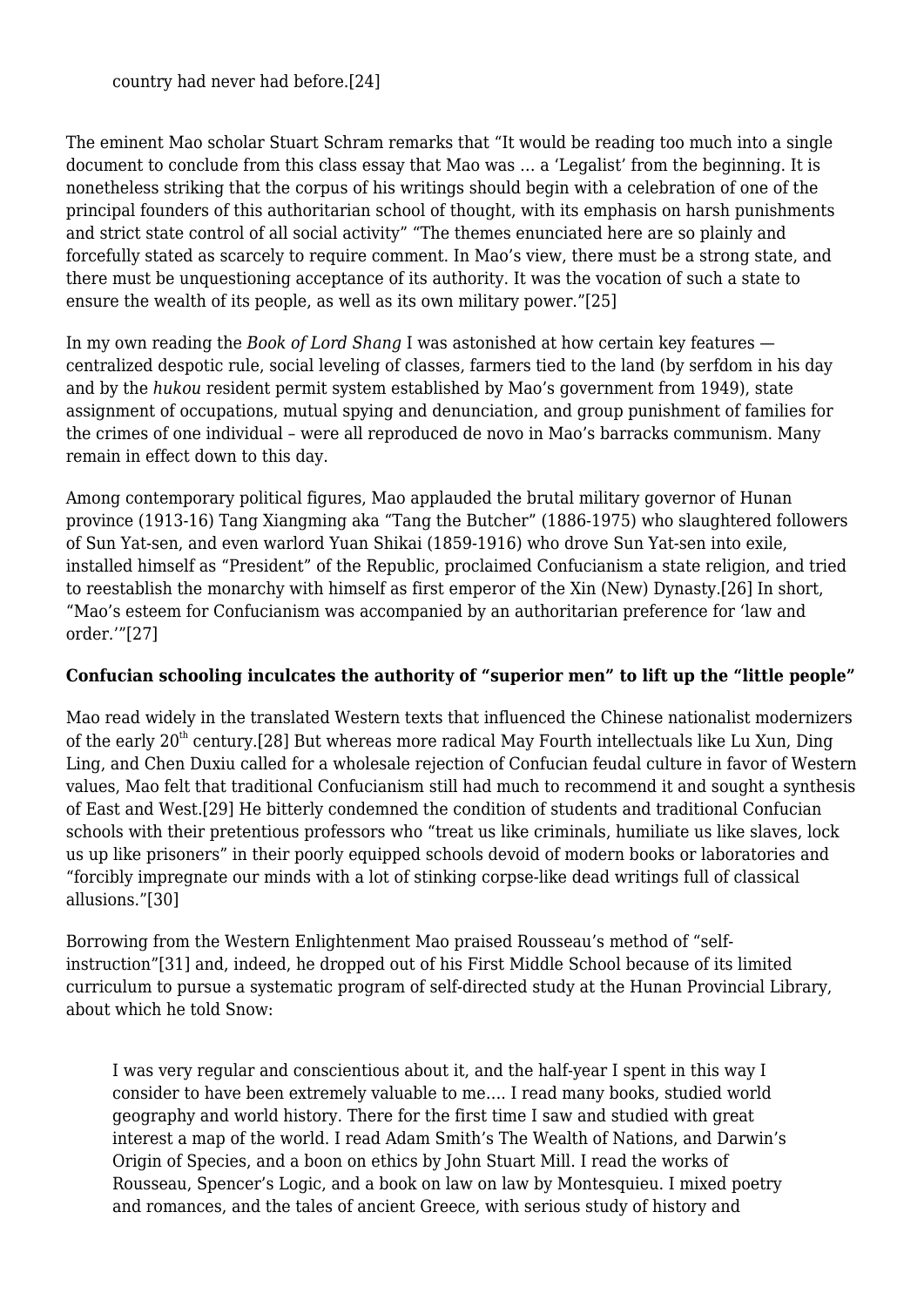He also adopted scientific methodology in evidence-based sociological research into rural class structure, which he modeled with his own investigations of rural village class structure in 1926 and would encourage party members to employ to build rural support in the Yan'an years. He likewise condemned the condition of Chinese women locked up in "their various dens, not even allowed to go outside the front gate … [abused by] shameless men who make us their playthings." "We are also human beings, so why won't they let us participate in politics [and society]" he wrote, and called for the emancipation of women.[\[33\]](#page-10-11) After all, as he famously put it "women hold up half the sky."

<span id="page-3-0"></span>But he cared nothing for "Mr. Democracy" and indeed would later categorically express his hostility to democracy both within the Party and in society in general (see below). His enthusiasm for "Mr. Science" also had sharp limits as from the 1940s, by which time Mao had become a full Stalinist as well, he initiated serial persecutions of intellectuals from the Rectification movement of the 1940s to the Anti-Rightist campaign in 1957 and culminating in his murderous attacks on independent thinkers in every field in the Cultural Revolution. And, remarkably, even though he had waged a decade-long struggle to free himself from his domineering father in order to shape his own career, Mao never fully embraced Western individualism against the crushing conformity of Confucian patriarchy. Instead, as we'll see, he repurposed Confucian authoritarianism, subordination to the family, sexism and social conformity to serve his own purposes in forging a "substitute proletariat." Mao's radicalism was evolving in a different, more authoritarian, direction.

<span id="page-3-2"></span><span id="page-3-1"></span>In 1913 at age 20 he enrolled in First Provincial Normal School, a teacher training college from which he graduated in 1918. His favorite teacher, the Neo-Confucianist Yang Changji, a returned student from England, taught moral cultivation and ethics with a modernist bent. Mao said of him: "He was an idealist, and a man of high moral character. He believed in his ethics very strongly and tried to imbue his students with a desire to become just, moral, virtuous, and useful to society.["\[34\]](#page-10-12) Mao spent five years in systematic study of Neo-Confucianism under Yang, particularly its radical, modernized wing, which had fused with nationalism.[\[35\]](#page-10-13) Yang lamented China's plight and its weakness in the face of stronger foreign powers. Yang taught that a nation cannot be strong "if many are frail." People must have "vigor" and "struggle" to obtain its goals. Thus he said, "it's urgent for us to temper our bodies." Yang advised his students to engage in "self-cultivation" (*xiushen*) of both the mind and body as the means to strengthen the nation[.\[36\]](#page-10-14) Yang's admonitions were reflected in Mao's first published essay written in 1917 when he was 23. In "A study of physical education" Mao writes "Physical education complements education in virtue and knowledge…. Among the civilized nations of today, it is in Germany that [physical education] most flourishes … Japan, for its part has *bushido*. Physical education … also strengthens the will. The principal aim of physical education is military heroism. Such objects of military heroism as courage, dauntlessness, audacity, and perseverance.["\[37\]](#page-10-15)

<span id="page-3-4"></span><span id="page-3-3"></span>To this end, while in college Mao organized a political study group with his Hunanese activist friends, the "New People's Study Society" to study progressive ideas. In his words this was "a serious-minded little group of men [who] had no time for trivialities." Such groups were popular among New Culture Movement students across China at the time, and Mao's group was to produce many future leaders of the Chinese Communist Party. Later, Mao told Edgar Snow that

We also became ardent physical culturists. In the winter holidays we tramped through the fields, up and down mountains, along city walls, and across the streams and rivers. It if rained we took off our shirts and called it a rain bath…. We slept in the open when frost was already falling and even in November swam in the cold rivers…. Perhaps it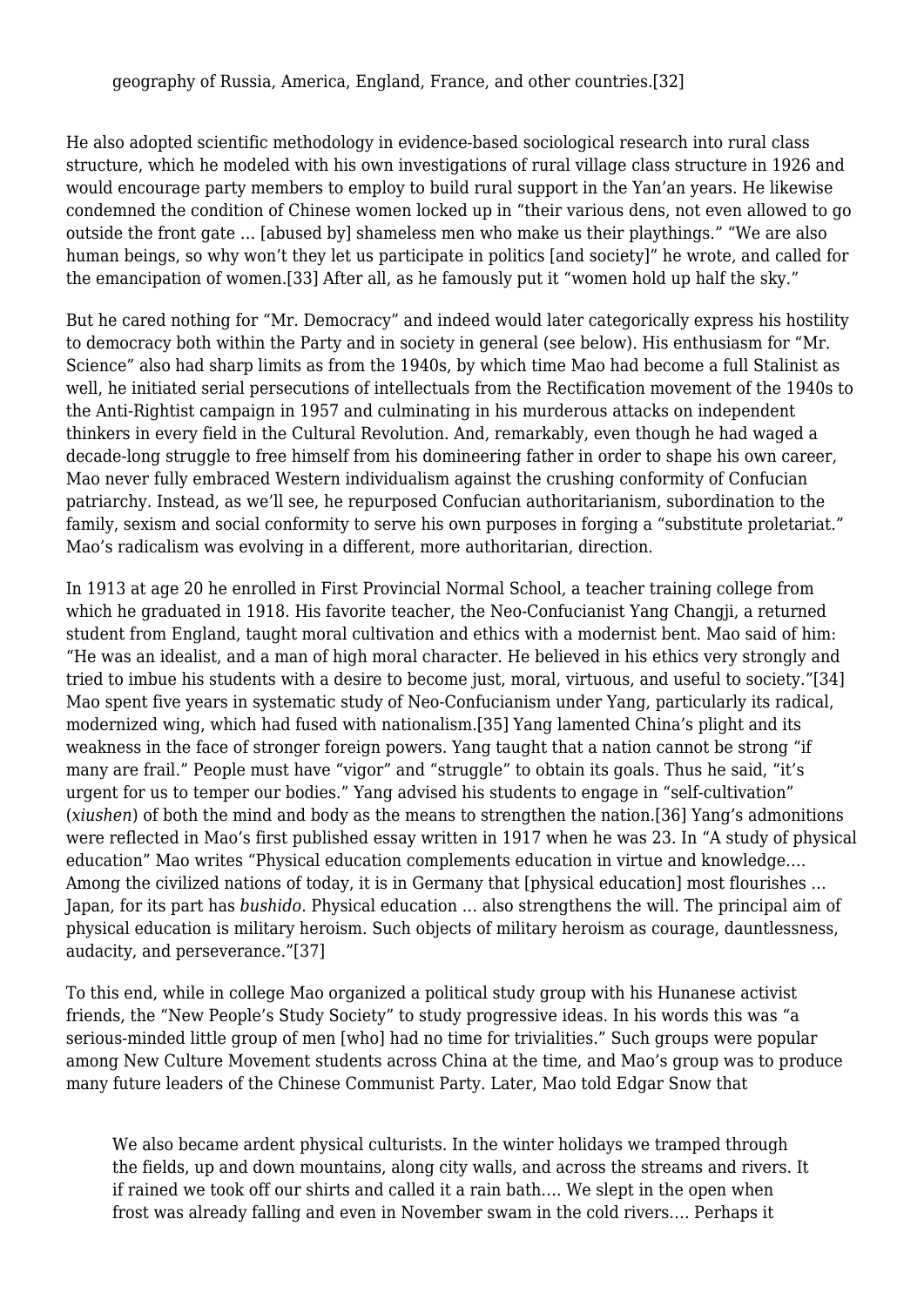helped much to build the physique which I was to need so badly later on in my many marches back and forth across South China, and on the Long March from Kiangsi to the Northwest.[\[38\]](#page-11-0)

<span id="page-4-0"></span>Steeped in neo-Confucianism in the years before the Bolshevik revolution and the May Fourth movement presented other plausible revolutionary agencies, Mao still looked to "sages" and "superior men" to rescue China through their mental and physical heroism. In a letter of August 1917 to Li Jinxi, his former teacher, Mao wrote that China's people had "accumulated too many undesirable customs" and their mentality was "too antiquated." The state could become "rich, powerful, and happy" only if there was an elite of "superior men" imbued with "ultimate principles" to "change fundamentally the thinking of the whole country":

When little people burden superior men, the gentlemen should be benevolent and seek to save these little people … Superior men already possess lofty wisdom and morality; if there were only superior men in the world, then politics, law, rites, systems, as well as superfluous agriculture, industry, and commerce could all be abolished, and would be of no use. It is different when there are too many little people. The world's management follows the criterion of the majority, at the expense of the part made up of superior men; that is how little people burden superior men. But the little people are pitiable. If the superior men care only for themselves, they may leave the crowd and live like hermits… If they have compassionate hearts, then they [recognize] the little people as fellow countrymen and a part of the same universe. If we go off by ourselves, they will sink lower and lower. It is better for us to lend a helping hand, so that their minds may be opened up and their virtue be increased, so that we may share the realm of the sages with them.... The great harmony is our goal. Those who are virtuous, meritorious, and eloquent do their best to serve the world. We have compassion within our hearts, which makes us strive to save the little people[.\[39\]](#page-11-1)

<span id="page-4-1"></span>And in marginal comments written in 1917-18, Mao wrote that

The truly great person develops the original nature with which nature endowed him, and expands upon the best, the greatest of the capacities of his original nature. This is what makes him great. Everything that comes from outside his original nature, such as restraints and restrictions, is cast aside…. The great actions of the hero … are the expression of his motive power, lofty and cleansing, relying on no precedent. His force is like that of a powerful wind arising from a deep gorge, like the irresistible sexual drive for one's lover, a force that will not stop, that cannot be stopped. All obstacles dissolve before him[.\[40\]](#page-11-2)

<span id="page-4-2"></span>Stuart Schram observes that "for all the changes Mao's ideas underwent during the decade after 1912, his personality (cast of mind) remained strikingly consistent. In particular, the focus on the individual will or consciousness, and on the role of the hero, stands out in all of Mao's early writings, and indeed throughout his entire life. The emphasis on military heroism, and the martial ethos, is also a recurrent trait, long antedating the beginning of his experience of guerrilla warfare in the countryside in 1927.[\[41\]](#page-11-3)

<span id="page-4-3"></span>Not only that but even after he converted to Marxism and joined the Communist Party in 1921 Mao still retained his elitist and patronizing Confucianist ethos in which only a self-selected elite of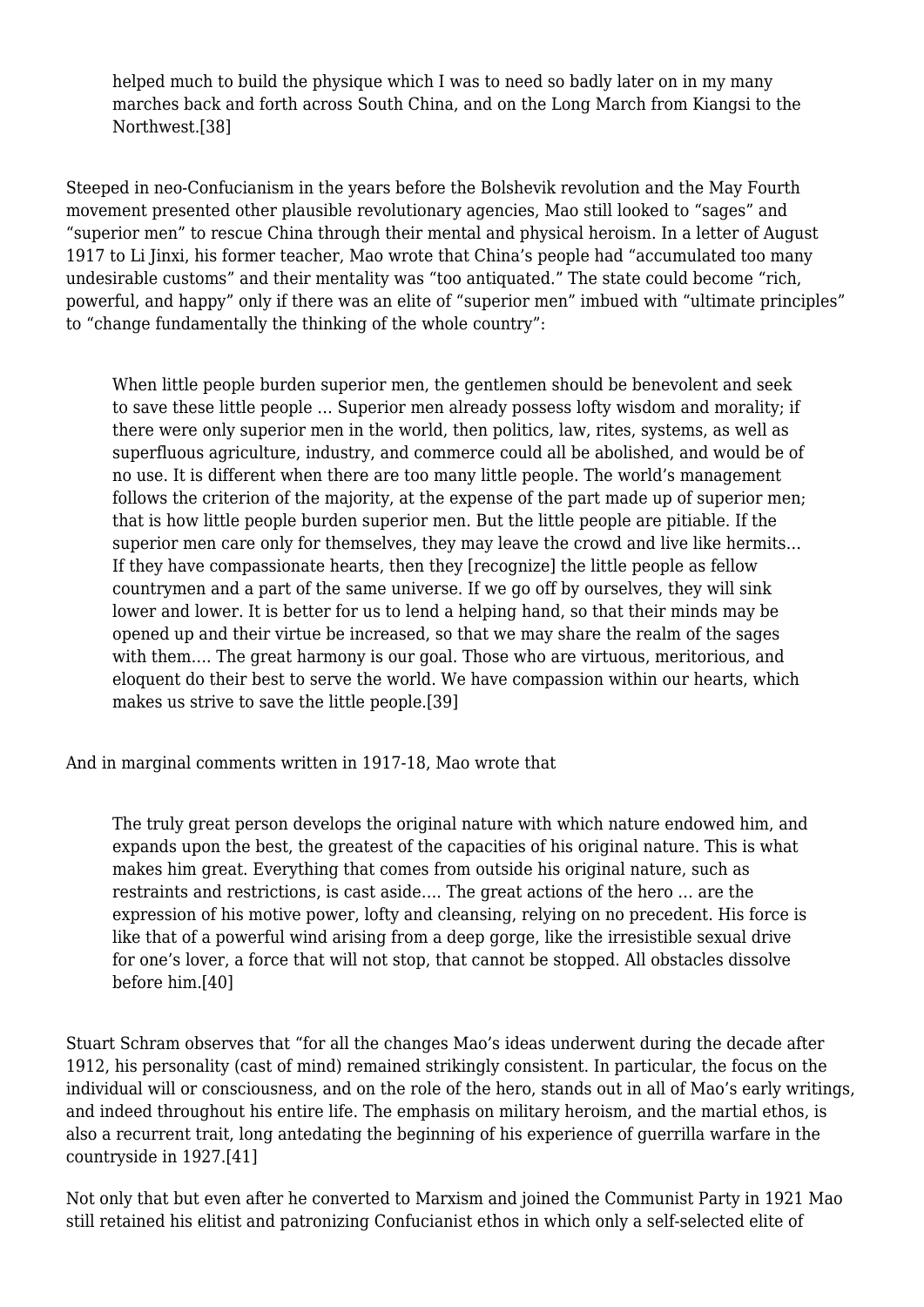"superior men" (the communist mandarinate he would construct, led by one particular "truly great person") with mastery of their own "ultimate principles" (Mao Zedong Thought) could lead the national revolution and make China "rich and powerful and happy."

# **The impact of the May Fourth Movement**

After graduation from Normal School in Changsha in 1918, Mao found employment as an assistant librarian at Beijing University under head and professor of politics, history, and economics, Li Dazhao. Li was the first Chinese intellectual to embrace the Bolshevik revolution, although like most neophyte communists of the era, he was more of a nationalist and anarchist than a Marxist. Mao told Snow that Li introduced him to Marxism in 1919. But historian Maurice Meisner writes that "If so, Marxism made little impression on him at the time. What clearly did influence him was anarchism." Mao was impressed by Kropotkin's theory of "mutual aid" and combining mental and manual labor, which he would retool as "being one with the masses" and "red and expert." He was even more deeply impressed by the Russian populist Alexander Herzen's theory of the "advantages of backwardness." According to Herzen, the supposed moral and social virtues inherent in its backwardness would enable Russia to "bypass capitalism" and achieve socialism. Li Dazhao embraced this vision and extended it to China with his thesis that China was a "proletarian nation.["\[42\]](#page-11-4) The embryo of this idea of "leaping over stages" appears in the final paragraph of Mao's 1919 populist tract "The Great Union of the Popular Masses":

<span id="page-5-0"></span>Our Chinese people possess great inherent capacities! The more profound the oppression, the more powerful the reaction, and since this has been accumulating for a long time, it will surely burst forth quickly … the reform of the Chinese people will be more profound than that of any other people … We must all advance with the utmost strength! Our golden age, our age of glory and splendor, lies before us![\[43\]](#page-11-5)

<span id="page-5-1"></span>Up to 1919 Mao was still looking to a cadre of "superior men" to enlighten China's masses and transform society but neither he nor the other May Fourth intellectuals had any idea how they might actually transform society. As intellectuals they were few and weak with no real power in society. After the May Fourth Movement protests broke out, Mao says "he took a more direct role in politics." He founded the *Hsiang River Review*, an influential student newspaper and was active in student anti-militarist organizing in Hunan calling for equal rights for men and women and bourgeois democracy. But the students were easily repressed and Mao drew the conclusion that "only mass political power … could guarantee the realization of dynamic reforms." [\[44\]](#page-11-6)

<span id="page-5-3"></span><span id="page-5-2"></span>The 1917 Russian Revolution and the revolutionary upsurges that followed across Europe, and the May Fourth 1919 outbreak of student protests in Beijing, worker strikes in Shanghai and other cities, and the spontaneous self-organization of trade unions, peasants associations and so on opened the prospect of new agents of social change beyond students and intellectuals. Mao hailed the Russian and European revolutions and championed the emergence of Chinese labor unions. He called for them to federate, form alliances, and ultimately to coalesce into one big union — a "Great Union of the Popular Masses" — sort of a Chinese IWW though at his writing in 1919 still without a program. Moreover, the class nature of this one big union was as yet undefined. "In my opinion," Mao wrote, "the motive force for the great union of the popular masses of China is to be found precisely [in the] "purely great unions of the popular masses who have risen up to resist the oppressors within and without the country." But he had to concede that "[a]ll such societies, clubs, general associations, unions must inevitably include a considerable number of gentry (*shenshi* ) and 'politicians' who do not belong to the popular masses…."[\[45\]](#page-11-7) Mao's conception of an inclusive "great union" foreshadowed the Communist's multi-class "New Democracy" program of the 1940s.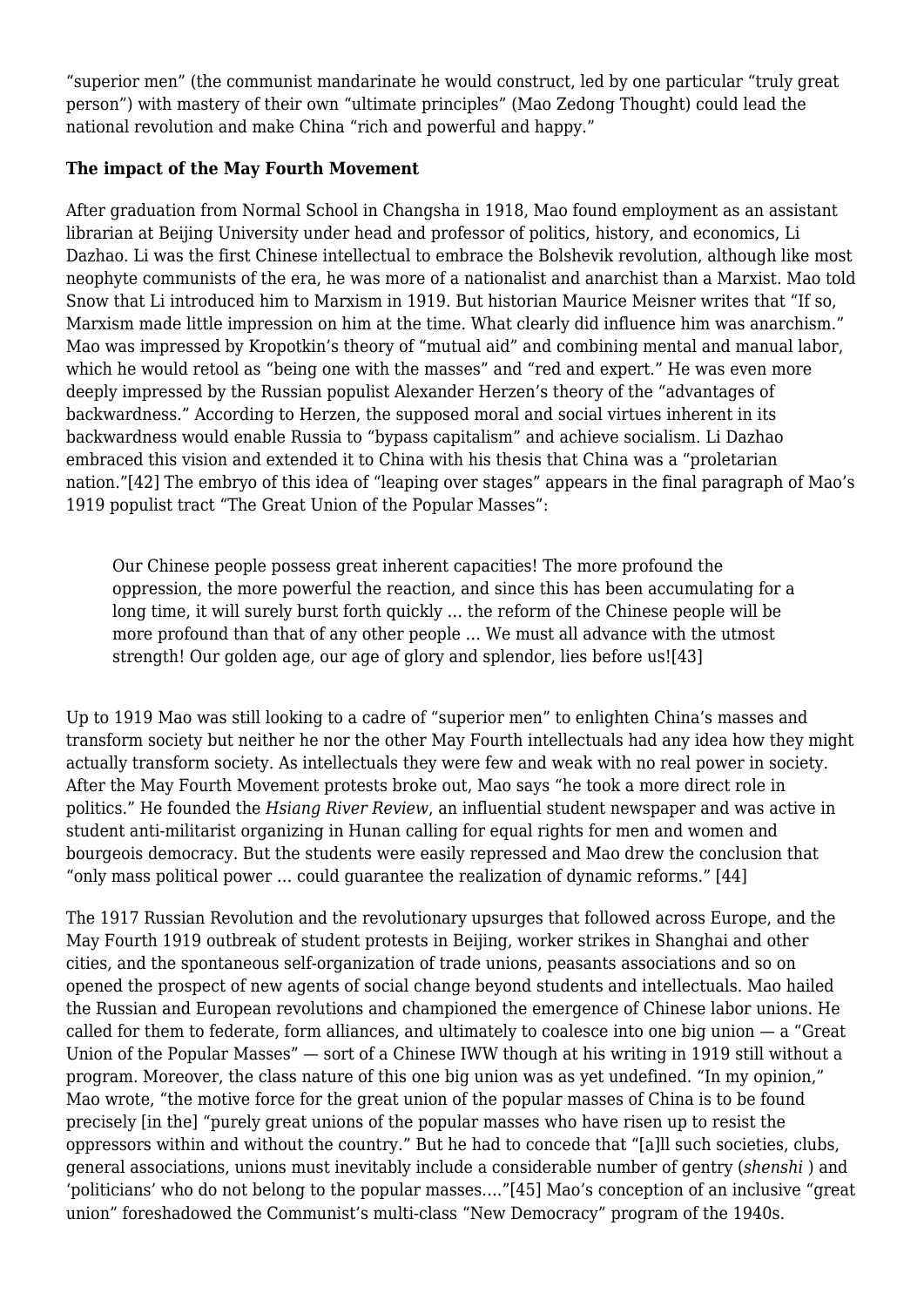#### **Conversion to Marxism and communism**

"In the winter of 1920," Mao told Snow, "I organized workers politically for the first time, and began to guided by the influence of Marxist theory and the Russian revolution." During his second visit to Beijing he met with Chen Duxiu who greatly influenced his thinking and while there he read intensively about the Russian revolution sought out what little Communist literature was then available in Chinese. Three books especially impressed him and convinced him that Marxism offered the correct interpretation of history: the *Communist Manifesto*, Kautsky's *Class Struggle*, and *A History of Socialism* by Kirkup. "By the summer of 1920 I had become, in theory and to some extent in action, a Marxist, and from this time on I considered myself a Marxist."[\[46\]](#page-11-8)

<span id="page-6-1"></span><span id="page-6-0"></span>In May 1921 Mao attended the founding meeting of the Communist Party in Shanghai as its Hunan delegate. He was one of just 12 delegates. Yet even with only 59 members in 1921 and barely 300 a year later, the fledgling party set about organizing urban students and workers. Mao threw himself into this work in 1922-23. By May 1922 the Hunan branch of the Party, of which he was secretary, had organized more than twenty trade unions among miners, railway workers, municipal employees, printers, and workers in the government mint. The communists (and anarchists) led many strikes for better wages, better treatment, and recognition of the unions. On May  $1<sup>st</sup>$ , they organized a general strike. This, Mao recalled, "marked the achievement of unprecedented strength in the labor movement in China.["\[47\]](#page-11-9) In the early twenties China's proletariat numbered around three million but most of those were handicrafts workers and only around 50,000 worked in what was then modern industry. They were neophyte trade unionist and as yet unsophisticated politically but militant fighters and fast learners. However, their gains were short lived. On February 7, 1923 Wu Peifu, the dominant warlord of North China, slaughtered the striking railroad workers in central China. In one blow the "February  $7<sup>th</sup>$  Massacre" destroyed the most powerful and militant workers' movement in China, shattered the Party's proletarian base, precipitated the suppression of radical and labor organizations throughout China, and ended Mao's brief career as a labor organizer.[\[48\]](#page-11-10)

<span id="page-6-2"></span>The suppression of the radical working class movement in central and north China made the Communists more receptive to the Comintern policy of seeking alliance with Sun Yat-sen's nationalist party, the Guomindang (GMD). The failure of proletarian revolutions in Europe left Russia isolated in a hostile capitalist world. With the prospects of world revolution waning, survival dictated that Russia seek alliances with anti-imperialist "bourgeois nationalist" forces in colonial and semicolonial lands that could offer some political and military support (or at least that was their hope). That in turn required putting the brakes on the embryonic communist movements in those countries. Thus in 1922, the Comintern told the Chinese that the socialist revolution would have to be postponed, that China was still in the stage of "bourgeois-democratic revolution," and it instructed the tiny CCP (which was still dependent upon the Soviets for funds, training, etc.) to cooperate with the larger GMD (with some 50,000 members) in a common front against foreign imperialism and domestic feudalism. Engaging with the GMD in a United Front would have enabled the CCP to maintain its independence, recruit and build its party, and openly criticize and refuse co-operation when it perceived that the GMD was backsliding on its commitments to the bourgeois-democratic revolution. But the Sun Yat-sen insisted, and the Comintern concurred, that CCP members join as individuals rather than in a United Front, that they subordinate their work to building the GMD, and that they obey the dictates of the GMD without question — a fateful decision that would leave the Communists and the labor unions defenseless when the GMD, under Chiang Kai-shek from 1925, turned on the Communists and massacred the urban party and labor militants killing tens of thousands in 1926-27 and hundreds of thousands in the White Terror that followed.

# **Mao's developing political and strategic vision: a new peasant revolution, this time led by the Communist Party**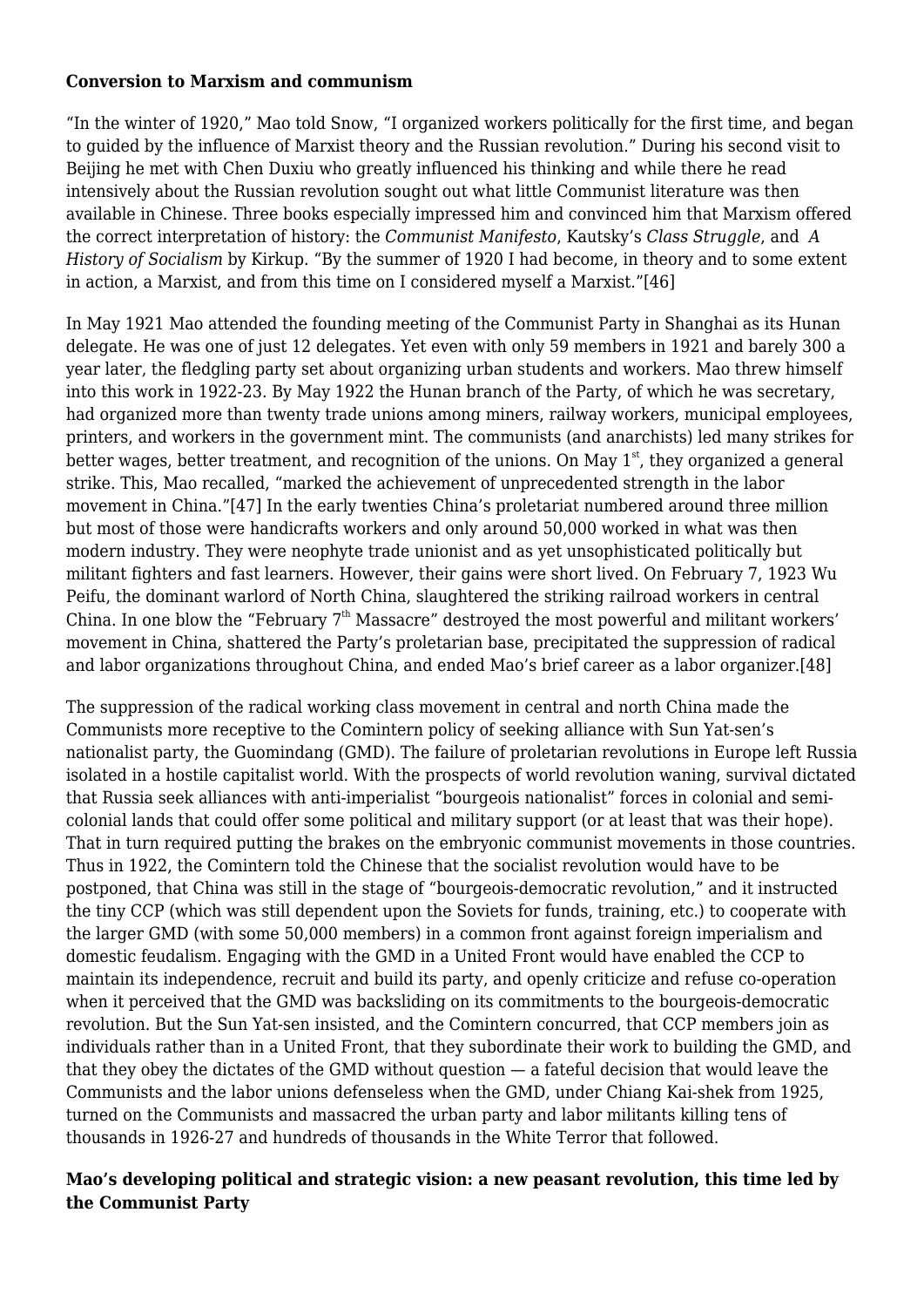<span id="page-7-0"></span>By 1923 Mao had abandoned hope that the urban working class could be the agent of revolution in China and he became one of the most ardent supporters of the Comintern-imposed GMD-CCP alliance.[\[49\]](#page-11-11) Two events seemed to have confirmed his rejection of working class agency: First, the ease with which the warlords could destroy the militant but unarmed workers and their unions in the February Seventh Massacre of 1923. Second, the spontaneous formation of peasant unions in his native Hunan province in the winter-spring of 1925, inspired by peasant uprisings in neighboring Guangdong where the first peasant soviet would be founded that year. Mao told Snow that "Formerly I had not fully realized the degree of class struggle among the peasantry, but after the May  $30<sup>th</sup>$  Incident [1925], and during the great wave of political activity which followed it, the Hunanese peasantry became very militant. I left my home, where I had been resting, and began a rural organizational campaign. In a few months we had formed more than twenty peasant unions, and had aroused the wrath of the landlords…."[\[50\]](#page-11-12) Mao was an enthusiastic and the most visible Communist member of the GMD. He rose quickly through the Nationalist Party, was put in charge of training organizers of the peasant movement at the Peasant Movement Training Institute, and was elected an alternate of the GMD Central Executive Committee[.\[51\]](#page-11-13) His reorientation to the peasantry invited criticism from his comrades in the CCP including Chen Duxiu.

<span id="page-7-2"></span><span id="page-7-1"></span>In January 1927, Mao published his iconoclastic "Report on an investigation of the peasant movement in Hunan." He wrote this in reply, he said, "to the carping criticisms both inside and outside the Party then being leveled at the peasants' revolutionary struggle." In this extraordinary document, one that could have been authored by a Russian Narodnik, he intimated his rejection of Marxist-Leninist orthodoxy and embraced the spontaneity and revolutionary power of the peasantry, declaring that the peasants were the vanguards of the Chinese revolution:

In a very short time, several hundred million peasants will rise like a mighty storm…. They will smash all the trammels that bind them and rush forward along the road to liberation. They will sweep all the imperialists, warlords, corrupt officials, local tyrants and evil gentry into their graves. Every revolutionary party and every revolutionary comrade will be put to the test…. There are three alternatives. To march at their head and lead them? To trail behind them, gesticulating and criticizing? Or to stand in their way and oppose them? Every Chinese is free to choose, but events will force you to make the choice quickly.[\[52\]](#page-11-14)

<span id="page-7-3"></span>Impatient like all Chinese nationalists with the Marxist axiom that the socialist revolution must await capitalist development, disillusioned with urban proletarian-led revolution, inspired by romantic visions of China's historical peasant uprisings, and attracted to idealist narodnik visions of "skipping stages," by 1927 Mao's break with Marxist-Leninist doctrine was more or less complete. With the failure of the bourgeois-democratic revolution of 1911-12 and the suppression of the workers' proletarian-socialist revolution of 1925-27, Mao concluded that in China's case, only another massive peasant revolution — this time with its own Red Army and led by the Communist Party, stood a chance of overturning the old order. As he famously put it in the summer of 1927: "Political power grows out of the barrel of a gun."

<span id="page-7-4"></span>The defeat of the worker-led revolution of 1927 ended the only potential socialist revolution China ever knew. It fell to the communist survivors of the 1927 massacres to either try to rebuild the urban-based party underground — which Chen Duxiu and a few hundred Trotskyist oppositionists attempted to do, though their efforts were effectively doomed by the Communist Party's abandonment of the workers, retreat from the cities, and by the Comintern's insistence even *after* Chiang Kai-shek's coup that the CCP must still subordinate itself to the Guomindang (GMD) and help it win the national revolution and the resistance war agaist Japan[\[53\]](#page-11-15) — or flee to the countryside to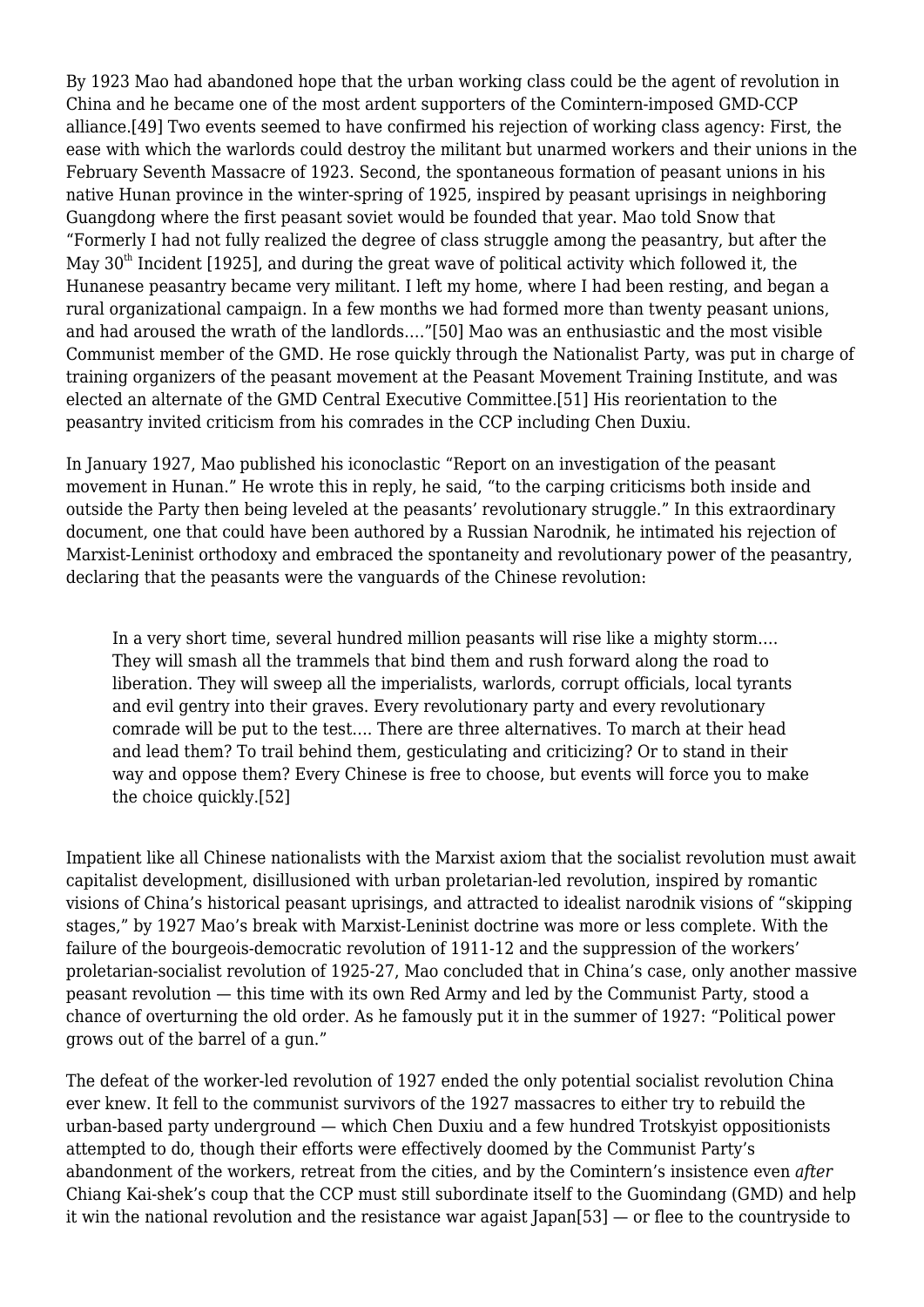regroup and devise a new strategy. The defeat of the workers' revolution set the stage for the eventual success of an entirely different kind of revolution, the first peasant-based revolution led by a substitutionist vanguard party.

The historic saga of Mao's revolution is well known. It began as communists fled the cities in the late twenties and regrouped themselves into small guerilla military units that evolved into the first Red armies and established the first rural "soviets" in the hinterlands around Canton. Mao led his own Kiangsi mini state-within-the-state containing around three million people with some success from 1931-34, fending off three successive GMD encirclement campaigns. But the fourth campaign cost the Red Army heavy losses and as the fifth campaign loomed, Mao's main forces broke out of Chiang's traps in 1934 and embarked on the harrowing 6,000 mile "Long March" to the far northwest of China. In October 1935, the 8,000 or so survivors reached the remote northwest Shanxi-Gansu-Ningxia Border Region where the exhausted Communists established their capital at Yan'an city, Shanxi, and began to reconstruct their party to re-launch the revolution on a peasant base.

#### **Workers vs. peasants and socialist revolution**

Yet in re-launching the revolution from a rural base the Communists faced a major dilemma. In an economically backward, impoverished and mostly illiterate rural peasant milieu, who could replace the proletariat as the social agency of socialist revolution?

For Marx and Engels, what distinguished their materialist "scientific" socialism from utopian socialism was their thesis that the industrial working class, and only the working class, could lead the socialist revolution, and that in so doing, the proletariat would become the "universal class," the universal emancipator of humanity. Why the proletariat and not the bourgeoisie or the peasantry? Because the bourgeoisie and the peasantry could only represent partial interests, not the common interests of humanity. On the other hand, the industrial proletariat worked co-operatively together in specialized and interdependent modern industries, with modern technology and inputs often sourced from abroad and producing for a world market. Thrown together in common experience and struggle, their consciousness was constantly revolutionized:

When [French] communist artisans assemble [Marx wrote in the *Paris Manuscripts of 1844*], educationals, propaganda, etc. are above all their end. But at the same time they thereby acquire a new need, the need for fellowship, and what appears as a means has become an end…. [T]he brotherhood of man is not an empty phrase with them but a reality, and the nobility of man shines out to us from their work-hardened figures…. The English proletarian is also making gigantic progress…. But in any case it is among these "barbarians" of our civilized society that history is making ready the practical element for the emancipation of man.

One must be acquainted [he wrote in *The Holy family*] with the studiousness, the craving for knowledge, the moral energy and the unceasing urge for development of the French and English *ouvriers* to be able to form an idea of the human nobility of that movement.

And their potential: Neither Marx nor Engels invented the concept of *self-emancipation.* That idea incubated in French artisan circles, and their vision went beyond the factory system to challenge the whole property system that made it possible: "Recall the *Song of the Weavers*," Marx wrote in an 1844 commentary, "that bold call to struggle, in which there is not even mention of hearth and home, factory or district, but in which the proletariat at once, and in unrestrained and powerful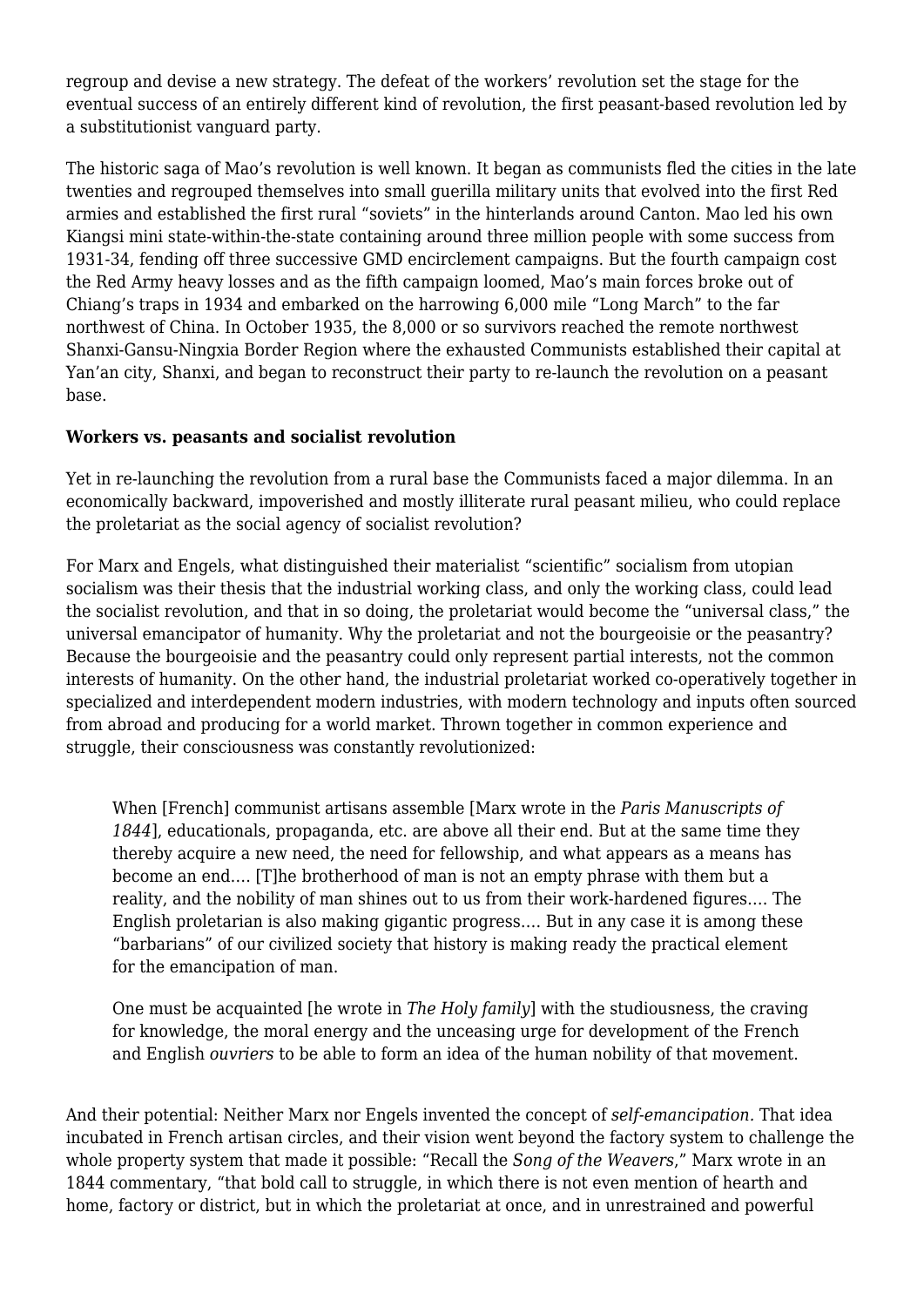<span id="page-9-0"></span>manner, proclaims its opposition to the society of private property…. Not only machines, these rivals of the workers, are destroyed, but also ledgers, the titles to property."[\[54\]](#page-11-16) Only in the abolition of the capitalist property system could they throw off their chains. And only by overthrowing the entire existing social order and replacing it with a workers' democracy, could they liberate themselves and in the process the whole of humanity.[\[55\]](#page-11-17)

### <span id="page-9-1"></span>**The Paris Commune, spontaneously invented by the Parisian workers, was the first example of a workers' government**.

For Marx, the heroic if brief Paris Commune of 1871 was the world's first historical example of working class self-rule. As he wrote in *The Civil War in France*:

The Commune was formed of the municipal councillors, chosen by universal suffrage in the various wards of the town, responsible and revocable at short terms. The majority of its members were naturally working men, or acknowledged representatives of the working class. The Commune was to be a working, not a parliamentary body, executive and legislative at the same time. . . the police was at once stripped of its political attributes, and turned into the responsible, and at all times revocable, agent of the Commune. So were the officials of all other branches of the administration. From the members of the Commune downwards, the public service had to be done at *workman's wage*…. [\[56\]](#page-11-18)

<span id="page-9-2"></span>The next example was in Russia. The Czarist government was overthrown in February 1917 not by Lenin's Bolsheviks (he was exiled in Switzerland at the time) but by a spontaneous revolt of industrial workers and mutinous soldiers and sailors. As historian E.H. Carr wrote:

The February Revolution of 1917…was the spontaneous outbreak of a multitude exasperated by the privations of the war…. The revolutionary parties played no direct part in the making of the revolution. They did not expect it, and were at first somewhat nonplussed by it. The creation at the moment of the revolution of a Petrograd Soviet of Workers' Deputies was a spontaneous act of groups of workers without central direction.[\[57\]](#page-11-19)

<span id="page-9-4"></span><span id="page-9-3"></span>In 1917, the Petrograd proletariat turned it into "a true workers' parliament acting and taking positions on a great number and variety of questions.["\[58\]](#page-11-20) In the first years of the soviets, multiple parties contended in the soviets including Socialist Revolutionaries (SRs), Mensheviks, Bolsheviks, Anarchists, and several other socialist groups. As in the Paris Commune, delegates were elected and subject to recall by their various constituencies. The Czar abdicated in early March and appointed a provisional government. But the government had little support beyond the bourgeoisie and landed classes while the soviets multiplied across the country and enjoyed the support of most workers and peasants. From February to October the soviets ruled in dual power with the provisional government[.\[59\]](#page-11-21)

# <span id="page-9-5"></span>**Mao on the limitations of the peasantry**

None of this initiative, collective organization, technological skill, or political vision could be expected from peasants. As both the Russian and Chinese experiences had shown, an aroused peasantry could be a mighty force for revolution, a battering ram. But it was not a force for socialist revolution and could not even lead the national liberation struggle. Physically isolated and atomized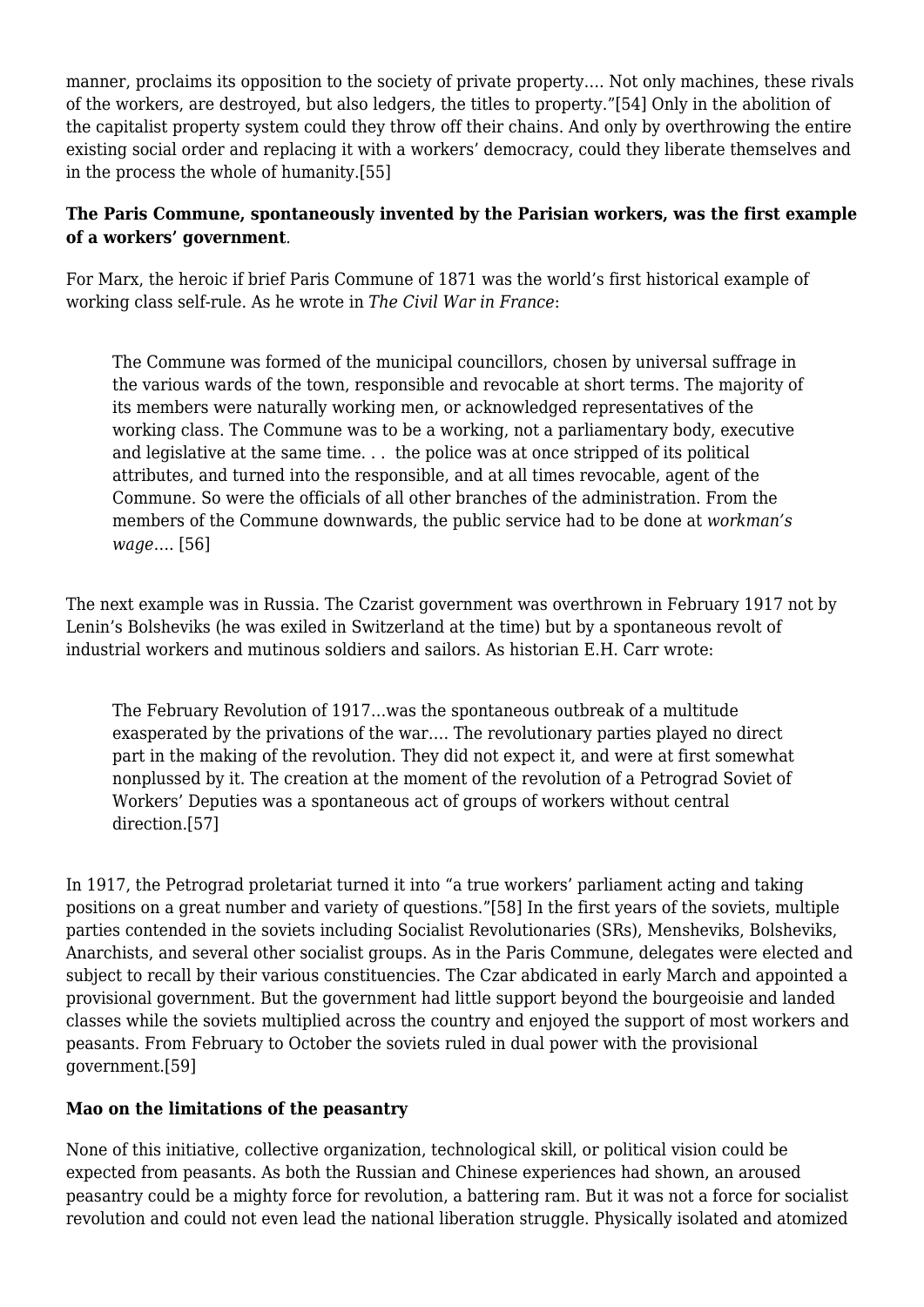in predominantly self-sufficient patriarchal family units of production, shackled by a primitive technology and grinding poverty, limited by a conservative culture, the peasants' conception of emancipation reflected their existence. Above all this was an essentially *negative* conception: they sought mainly to get rid of their exploiters, the landlords and tax collectors, to be left alone to enjoy the untrammeled security of their small properties. Their driving interests were not towards socialism, collectivization, industrialization, but toward equal division of the land, toward small property. Their whole perspective was petty bourgeois, localist, and particularist. It was this elemental struggle for the land, born of misery, and desperation that had powered countless peasant revolts in China's past—each time with the same result: the restoration of gentry rule.

As Mao himself reported to the Central Committee in Shanghai in February 1929: "It is difficult for them [the peasants] to understand that the Communist Party does not distinguish between national and provincial borders; they even have problems understanding that it does not distinguish between counties, regions, and villages … mechanized industry is beyond their wildest dreams, and they have no conception of imperialism."[\[60\]](#page-11-22) The peasantry was incapable of breaking out of this ancient cycle on its own. Without the proletariat, who then could do so?

<span id="page-10-16"></span>[continued in part 3]

#### Notes

<span id="page-10-0"></span>[\[22\]](#page-1-0) Edgar Snow, *Red Star Over China* (New York: Grove, 1938).

<span id="page-10-1"></span>[\[23\]](#page-1-1) J. J.-L. Duyvendak, *The Book of Lord Shang* (San Francisco: Chinese Materials Center, 1974).

<span id="page-10-2"></span>[\[24\]](#page-1-2) Stuart R. Schram, ed. *Mao's Road to Power,* Vol. 1 (New York: M E. Sharpe, 1992), 6.

<span id="page-10-3"></span>[\[25\]](#page-2-0) Schram, *Mao's Road,* Vol. 1, xxii.

<span id="page-10-4"></span>[\[26\]](#page-2-1) Meisner, *Mao*, 5-8.

<span id="page-10-5"></span>[\[27\]](#page-2-2) Ibid., 7.

- <span id="page-10-6"></span>[\[28\]](#page-2-3) Snow, *Red Star*, 144.
- <span id="page-10-7"></span>[\[29\]](#page-2-4) Schram, *Mao's Road,* Vol. 1, xvi.
- <span id="page-10-8"></span>[\[30\]](#page-2-5) Ibid., 382.
- <span id="page-10-9"></span>[\[31\]](#page-2-6) Ibid., 382.
- <span id="page-10-10"></span>[\[32\]](#page-2-7) Snow, *Red Star*, 144.

<span id="page-10-11"></span>[\[33\]](#page-3-0) See also Mao's "The women's revolutionary army" (July 14, 1919), and "Do you mean to say that walking is only for men?" (July 14, 1919), both translated in Schram, *Mao's Road* Vol. 1, 353 and 351.

<span id="page-10-12"></span>[\[34\]](#page-3-1) Wang Fanxi, *Mao Zedong Thought* (Chicago: Haymarket, 2021), 69.

<span id="page-10-13"></span>[\[35\]](#page-3-2) Ibid., 71.

<span id="page-10-15"></span><span id="page-10-14"></span>[\[36\]](#page-3-3) As recorded in Maos's class notes from Yang's lectures. Schram, *Mao's Road,* xxvii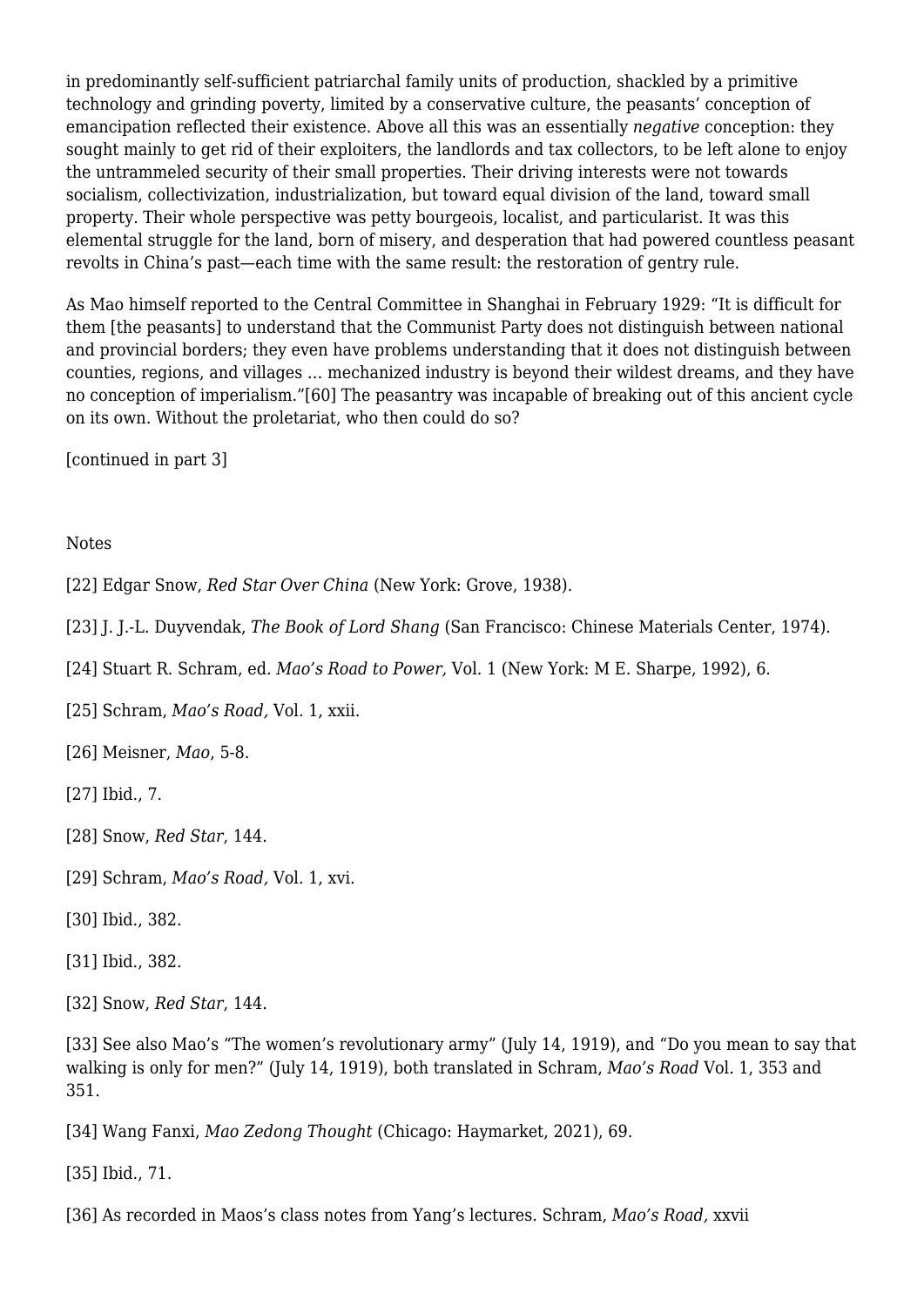[\[37\]](#page-3-4) Schram, *Mao's Road,* Vol. 1, 113-127.

<span id="page-11-0"></span>[\[38\]](#page-4-0) Snow, *Red Star*, 147.

<span id="page-11-1"></span>[\[39\]](#page-4-1) Schram, Letter to Li Jinxi, *Mao's Road,* Vol. 1, 130-36.

<span id="page-11-2"></span>[\[40\]](#page-4-2) Mao Zedong, "Marginal Notes to: Friedrich Paulsen, A System of Ethics," (1917-1918), Schram, *Mao's Road,* 263-64.

<span id="page-11-3"></span>[\[41\]](#page-4-3) Schram, *Mao's Road,* Vol. 1, xxii.

<span id="page-11-4"></span>[\[42\]](#page-5-0) Meisner, *Mao*, 16, 19-20.

<span id="page-11-5"></span>[\[43\]](#page-5-1) Schram, *Mao's Road,* Vol. 1, 389.

<span id="page-11-6"></span>[\[44\]](#page-5-2) Snow, *Red Star*, 154.

<span id="page-11-7"></span>[\[45\]](#page-5-3) Schram, *Mao's Road,* Vol. 1, 381-388.

<span id="page-11-8"></span>[\[46\]](#page-6-0) Snow, *Red Star*, 154-55.

<span id="page-11-9"></span>[\[47\]](#page-6-1) Ibid. 158.

<span id="page-11-10"></span>[\[48\]](#page-6-2) Meisner, *Mao*, 35.

<span id="page-11-11"></span>[\[49\]](#page-7-0) Ibid. 36-37

<span id="page-11-12"></span>[\[50\]](#page-7-1) Snow, *Red Star*, 159. The May Thirtieth Incident (1925), in China, was a nationwide series of strikes and demonstrations precipitated by the killing of 13 labor demonstrators by British police in Shanghai. This was the largest anti-foreign demonstration China had yet experienced and it encompassed people of all classes from all parts of the country.

<span id="page-11-13"></span>[\[51\]](#page-7-2) Snow, *Red Star*, 159-60.

<span id="page-11-14"></span>[\[52\]](#page-7-3) ["Report on an Investigation of the Peasant Movement in Hunan"](https://www.marxists.org/reference/archive/mao/selected-works/volume-1/mswv1_2.htm) (March 1927).

<span id="page-11-15"></span>[\[53\]](#page-7-4) Gregor Benton, *Prophets Unarmed* (New York: Haymarket Press, 2015), p. 5 and passim.

<span id="page-11-16"></span>[\[54\]](#page-9-0) Marx, "Critical marginal notes on the article "The King of Prussia and social reform by a Prussian" in Marx and Engels, Collected Works (CW), 3, 201, quoted in Mike Davis, 13.

<span id="page-11-17"></span>[\[55\]](#page-9-1) Marx, "The Paris Manuscripts of 1944," "The critique of Hegel's Philosophy of Right," "Theses on Feuerbach," *The Civil War in France*. Marx and Engels, the *Communist Manifesto* 1848. See the exegesis by Hal Draper, *Karl Marx's Theory of Revolution*, Part 1, chapters 6&7 (New York: Monthly Review Press, 1977), 136-37. Also Mike Davis, *Old Gods New Enigmas: Marx's Lost Theory* (London: Verso, 2018) chapter 1.

<span id="page-11-18"></span>[\[56\]](#page-9-2) Marx, *[The Civil War in France, Third Address](https://www.marxists.org/archive/marx/works/1871/civil-war-france/ch05.htm)* (May, 1871).

<span id="page-11-19"></span>[\[57\]](#page-9-3) E.H. Carr, *The Bolshevik Revolution 1917–1923* (New York: Macmillan, 1951), v1, 70.

<span id="page-11-20"></span>[\[58\]](#page-9-4) Sam Farber, *Before Stalinism* (London: Polity Press, 1990), 19.

<span id="page-11-22"></span><span id="page-11-21"></span>[\[59\]](#page-9-5) Farber, *Before*, 19-20.